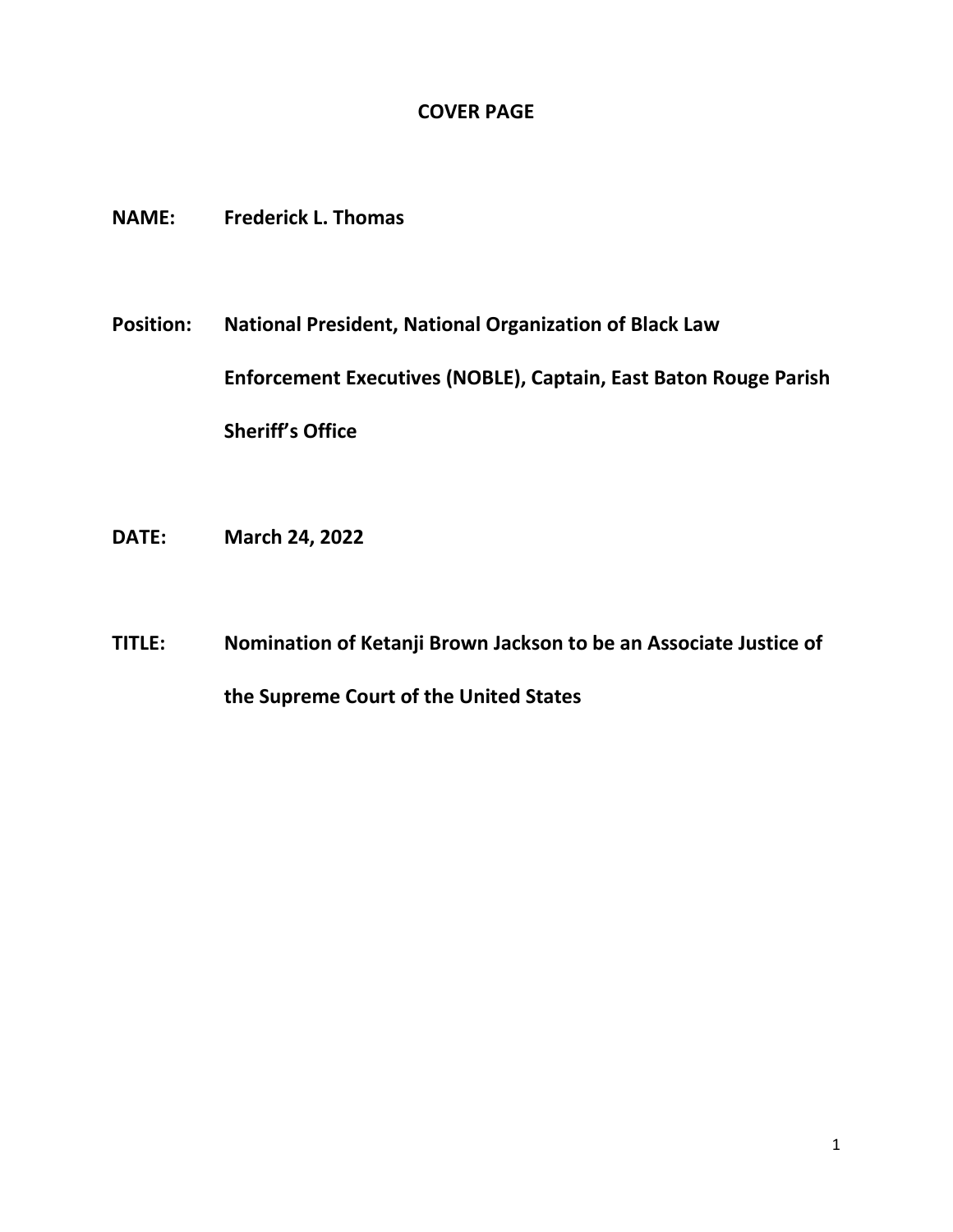## **Testimony**

## **National Organization of Black Law Enforcement Executives (NOBLE) Before U.S. Senate Committee on the Judiciary**

## **Thursday, March 24, 2022**

Committee Chairman, Senator Richard J. Durbin, and Ranking Member, Senator Charles E. Grassley, and members of the U.S. Senate Committee on the Judiciary, I bring you greetings on behalf of the Executive Board, members, and constituents of the National Organization of Black Law Enforcement Executives – NOBLE.

My name is Frederick L. Thomas, and I am the National President of NOBLE, and current Captain for the East Baton Rouge Parish Sheriff's Office. I have served more than 30 years in the law enforcement profession and 26 years in the Louisiana Army National Guard. I am a U.S. Military Combat Veteran who served in support of "Operation Iraqi Freedom". The organization I represent is NOBLE and its mission is to ensure equity in the administration of justice in the provision of public service to all communities, and to serve as the conscience of law enforcement by being committed to Justice By Action. NOBLE has approximately 50 chapters and represents over 3,400 members worldwide that consist of chief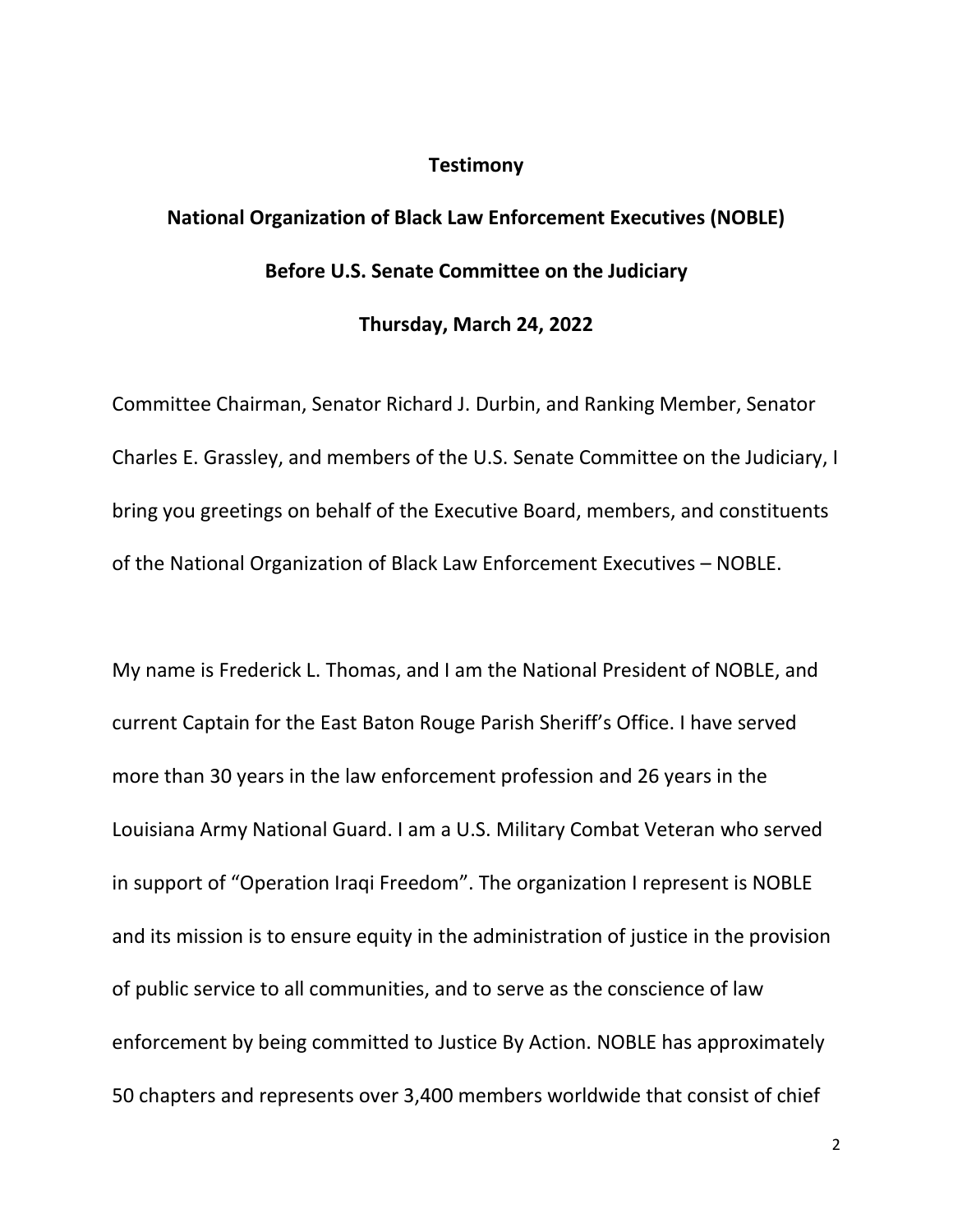executive officers and command-level law enforcement officials from federal, state, county, municipal law enforcement agencies, and criminal justice practitioners.

It is an honor for NOBLE to provide written testimony on the Nomination of Ketanji Brown Jackson to be an Associate Justice of the Supreme Court of the United States. We endorse President Joe Biden's nomination of Federal Appeals Court Judge Ketanji Brown Jackson to serve on the U.S. Supreme Court.

A graduate of Harvard Law School, Judge Jackson's long and impressive resume includes her background in public service, experience as a federal public defender, and federal judge on the U.S. Court of Appeals for the District of Columbia; throughout her career, Judge Jackson has demonstrated deep knowledge and respect for the law, balanced judgment, and unwavering commitment to justice. She is eminently qualified to serve on the highest court in the land.

NOBLE joins the International Association of Chiefs of Police, Fraternal Order of Police, the more than 60 top law enforcement leaders, and former Republican

3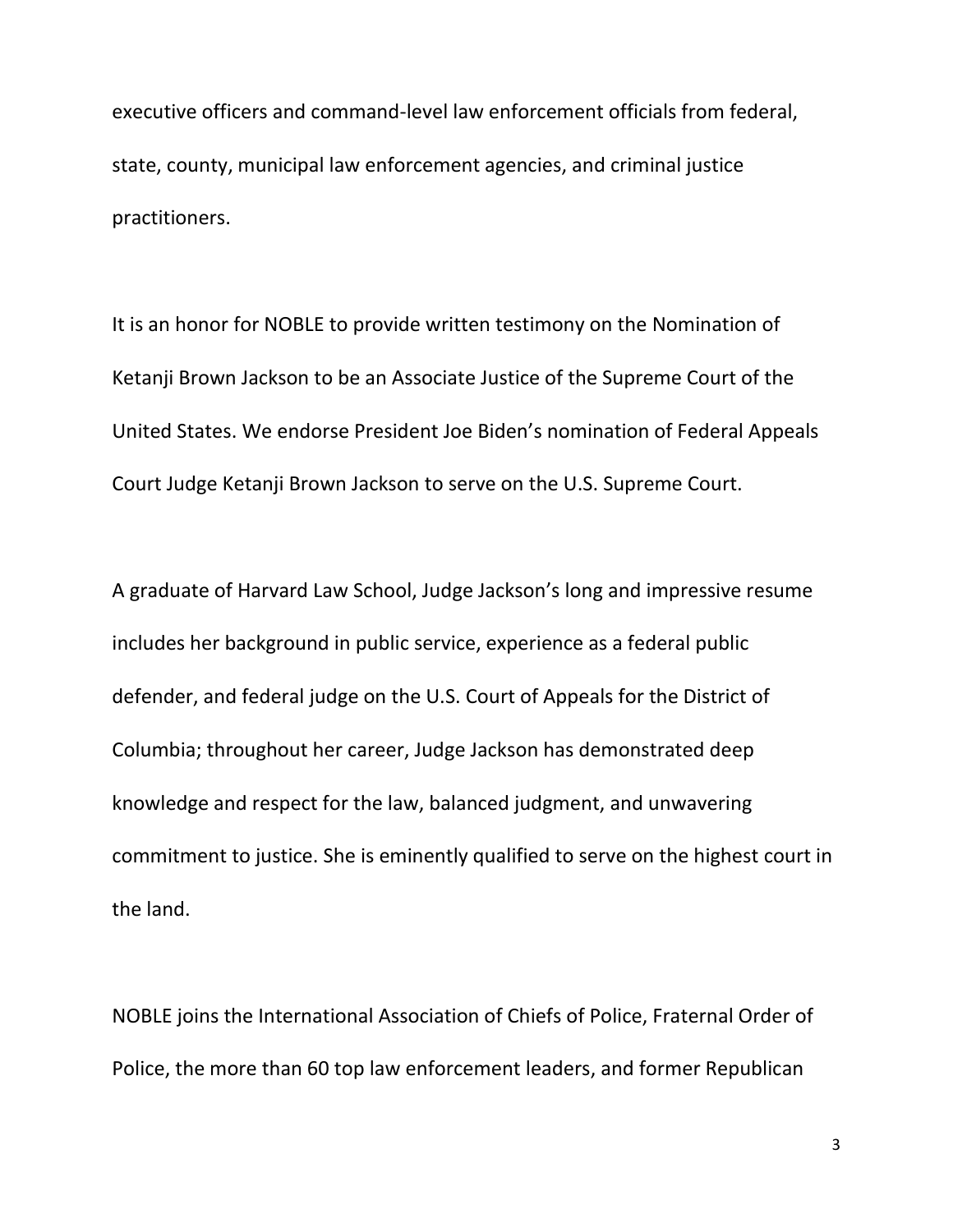and Democratic Attorneys General in endorsing Judge Jackson. She has a unique perspective on the needs of law enforcement through the association of her family members in the profession. Judge Jackson has two uncles who were career law enforcement officers. One was a detective for Miami-Dade County, and the other rose through the ranks to become Chief of Police for the Miami Police Department. In addition, her brother served as an undercover officer in a drugsting unit in Baltimore after graduating from college. It is our opinion that her direct familiarity with the complexities, challenges, and opportunities within law enforcement provides a perspective on criminal justice issues that can be an asset to the Supreme Court.

In evaluating her judicial track record, it is the opinion of NOBLE and other law enforcement organizations that Judge Brown Jackson has consistently adjudicated based on the facts and applied the law fairly.

Ketanji Brown Jackson has been previously vetted twice by the Judiciary Committee and twice confirmed by the full Senate as a judge, garnering bipartisan support as recently as 2021. She was also confirmed in 2010 as vice chair of the U.S. Sentencing Commission. It is NOBLE's hope that Ketanji Brown Jackson will

4